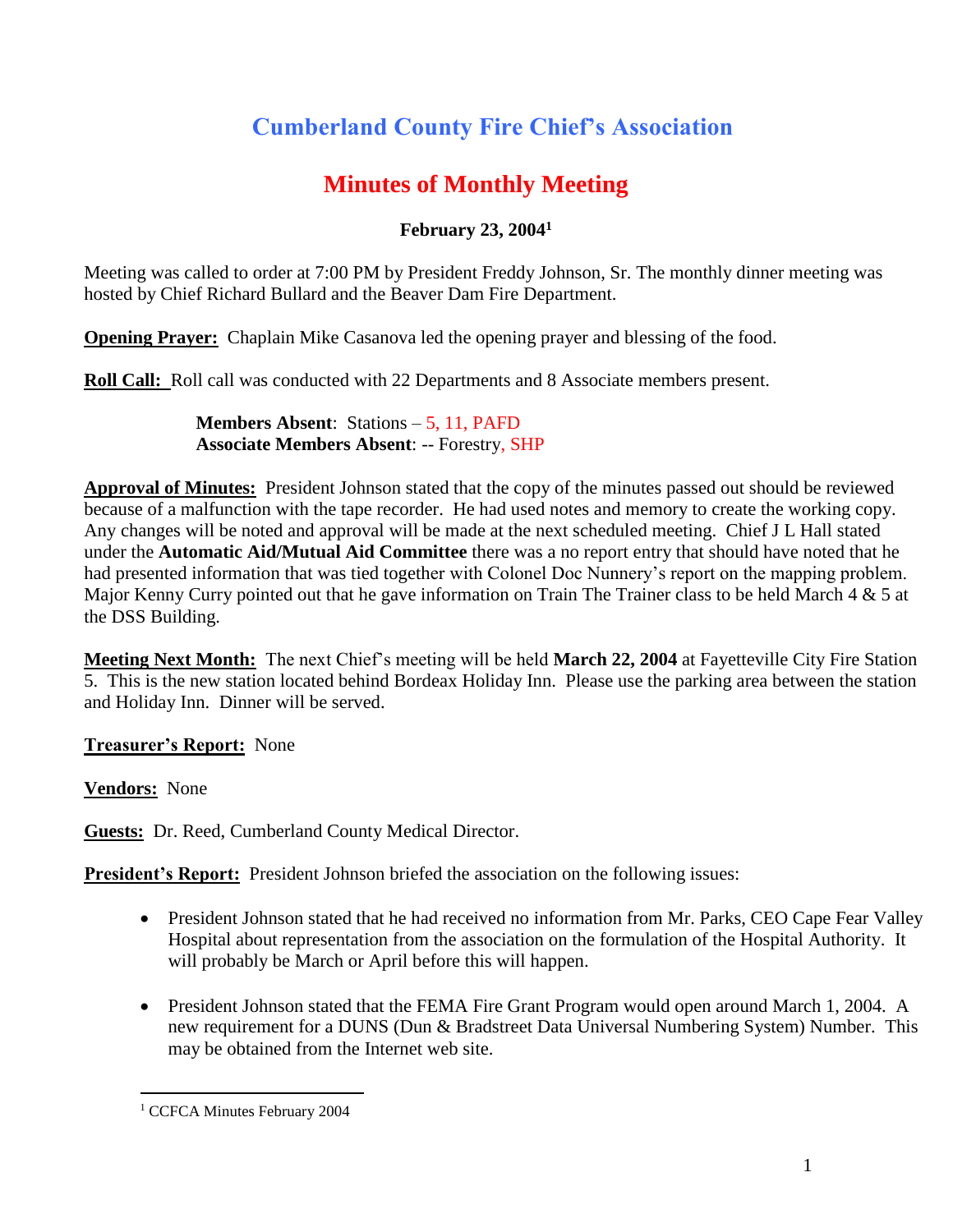- $\bullet$  President Johnson informed the association there would be two (2) subscriptions to the NFPA Fire Code to be shared countywide. Each station will be provided with the password to go directly into the NFPA database for information. This should happen within the next 30 days. Information will be forthcoming.
- President Johnson asked Fayetteville and Fort Bragg about the file server connection. Fort Bragg Chief Miller said there might be problems connecting to their system due to Network Security.
- President Johnson will inform Ray Hunt that Chief Miller will be the association's representative at the Local Emergency Planning Committee (LEPC) meeting.
- The location of the **MAY 2004 CCFCA** meeting has changed. The meeting will be held at the new Lafayette Village Fire Department located on Bailey Lake Road.

## **OLD BUSINESS**

 $\mathfrak{Z}$ 

- 1. President Johnson asked Colonel Doc Nunnery for information on the Hyde County issue. Col. Nunnery stated that the problems have not been solved. Currently the Hyde County Court System is meeting at Swan's Quarters Fire Station. Hyde County did not have sufficient insurance to cover the damages sustained in Hurricane Isabella. Hyde County has received a total of \$37,862.00 of disaster relief and there is no possibility of them getting any more money. Cumberland County alone sent a bill for \$33,035.00 and Hyde County said they had forwarded a payment of \$8,605.00. This money cannot be verified and Colonel Nunnery stated we probably have received all the money we will get. He will continue to pursue getting additional funds. He stated we might want to review our policies for giving assistance, possible limiting the involvement in the future.
- 2. President Johnson asked Col. Nunnery to address the mapping issue. Col Nunnery passed out information on Automatic aid points that can be gained by following the guidelines on Inter-Department Training. This will apply for only first alarm structure fire incidents. Changing Mutual Aid to Automatic was addressed so ISO will recognize a 6-mile district at 9S rating. The 9S rating for some stations is being held up because of this issue. Cumberland County is probably already performing automatic aid. If changes are made there will be additional responsibilities with each station responsible for maintaining proper personnel training, pump test records, hose test records, inventory records and equipment maintenance records. Responding stations must send equipment listed on the run card or substitute equipment that matches or exceeds the capacity of the listed equipment. President Johnson stated that the mutual aid agreement must be updated to reflect automatic aid and be approved by the Board of Directors/City Councils so a legal constituted agreement is in effect. Colonel Nunnery is to have Gloria prepare the agreement and email to each department. Each governing body must approve and a copy signed by the Board/Council members and the fire chief is sent for filing in the Cooperate File. It is very important that each department makes sure this is completed. President Johnson set a suspense date of April 1, 2004 for completion.

 $\overline{a}$ 

<sup>2</sup> CCFCA Minutes February 2004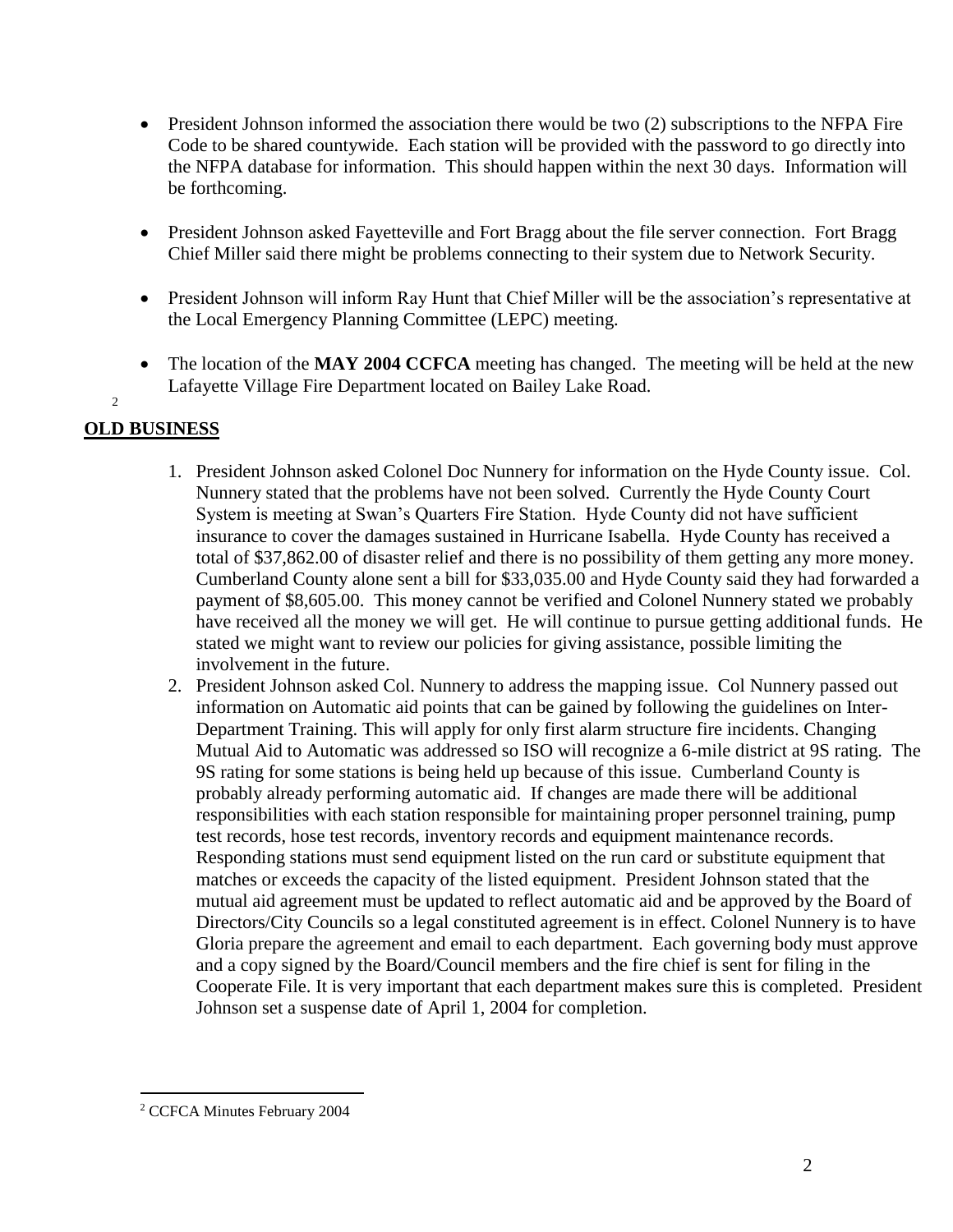Chief J L Hall made a motion to change our mutual aid agreement to read automatic aid. Chief Mike Middleton seconded the motion. Chief Benny Nichols stated that Fayetteville Fire Department will not claim automatic aid and it will not have any effect on anyone else. Motion passes on a roll call vote Twenty-One (21) for and One (1) abstain.<sup>3</sup>

- 3. Colonel Nunnery stated at this time there are only two (2) unresolved District lines and requested if anyone has a problem with the maps to let him know.
- 4. President Johnson brought up the Eastern Fire Seminar. Encouraged each station to support this seminar with requested equipment. Jeff Fogle and Steve Hurley will contact individual fire chiefs about equipment.
- 5. President Johnson handed out copies of the By-Laws that he had made updates and changes on. Please read and either email him or be prepared to bring up questions or changes at the next meeting. President Johnson requested approval be made at the next Chief's only meeting in April

#### **COMMITTTEE REPORT:**

#### **TECHNOLOGY/AUTOMATION COMMITTEE (FIREHOUSE) 4**

• Nothing

#### **I D CARD COMMITTEE**

• No report.

 $\overline{a}$ 

FYI Reminder that Chiefs need to contact Tara Johnson at 424-0694 or e-mail at [tara@stoneypointfire.com](mailto:tara@stoneypointfire.com) to schedule Pictures for I D Cards

#### **FIRE PREVENTION/EDUCATION COMMITTEE**

 Smoke Detectors are available at Lafayette Village Fire Department. They are intended for the lowincome families and each station should request directly from Lafayette Village and complete the required accountability paperwork and return it to the provider of the alarms.

#### **COMMUNICATIONS COMMTITEE** Chief K Hall

Absent **Reminder P L Codes are to be installed for countywide activation 1 April** 

#### **STANDARDS & PILICY COMMITTEE**

<sup>3</sup> CCFCA Minutes February 2004

<sup>4</sup> CCFCA Minutes February 2004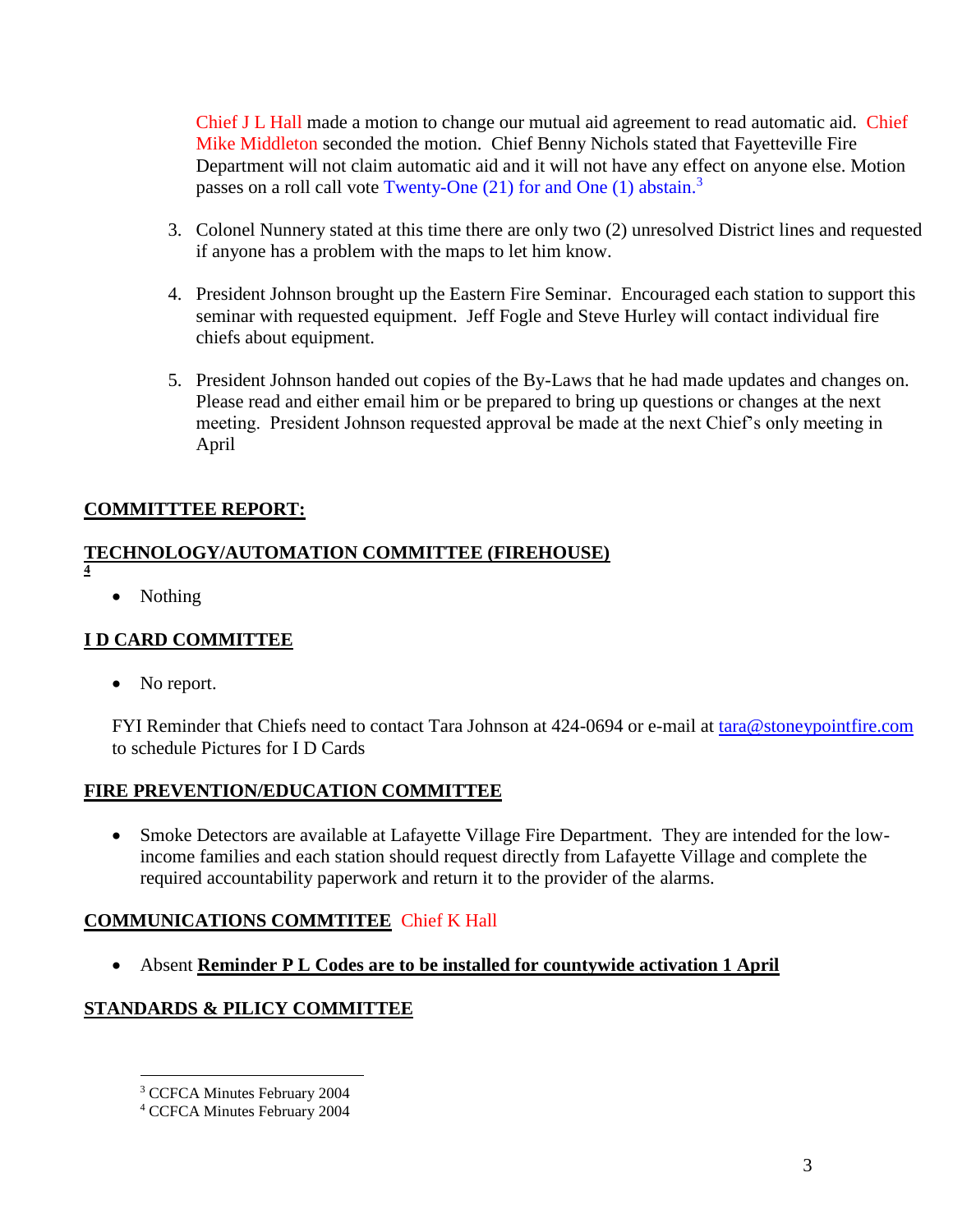• No Report

### **TRAINING & TRAINING STANDARDS COMMITTEE** Chief John House

• Absent

## **MOBILE & STATIONARY AIR SYSTEMS**

• Filling responsibilities for **March 2004** is with Fayetteville City Fire Department

## **MEMORIAL COMMITTEE** Chairman Deputy Chief Blackburn

 Chief Blackburn updated the members on the annual memorial service to be held in conjunction with the Eastern Fire Seminar on Saturday March 13, 2004 at 11 AM at the memorial site at FTCC. President Johnson urged all members to participate in this special event in honor of our fallen members.

#### **AUTOMATIC AID/MUTUAL AID COMMITTEE** Chairman J. F. Hall

Covered under Presidents Report/Old Business

#### **FINANCE COMMITTEE** Chairman Deputy Chief Freddy Johnson Jr.

• Absent

#### **PUBLIC RELATIONS COMMITTEE**

• No Report

#### **ASSOCIATION PROPERTY – FIRE SAFETY TRAILER**

• No Report

#### **ASSOCIATE MEMBERS REPORT:**

#### **EMERGENCY SERVICES DIRECTOR Colonel Nunnery**

Already presented everything during earlier parts of the meeting

#### **ECC-911 Major Curry**

• Major Kenny Curry stated the Train-The-Trainer for the FIT Test for Advantage 1000 Hazmat Masks will be held March 4 and 5, 2004 at DSS Building. This is a one-day class and can be taken either day and Brian Combs from the health department will be the instructor.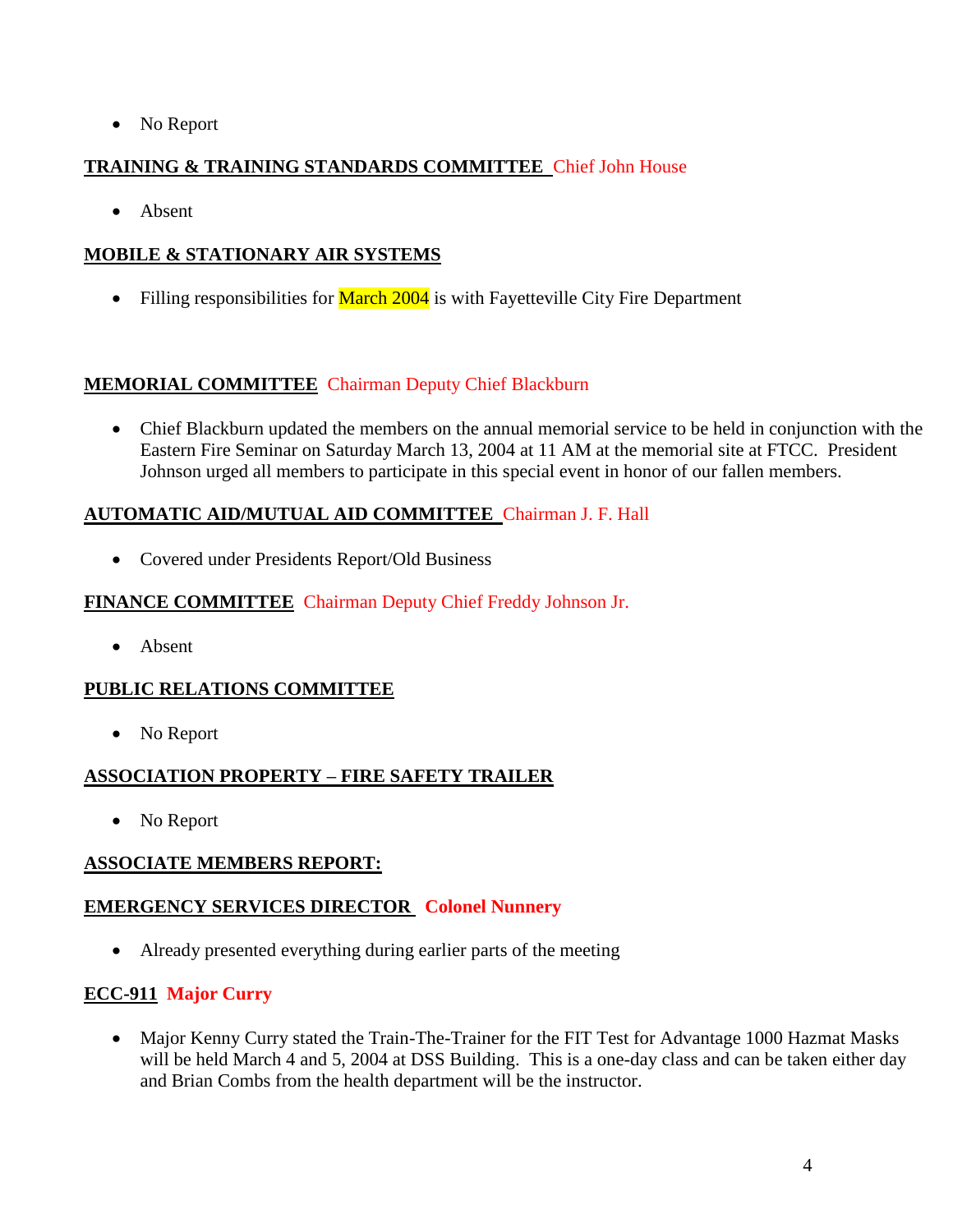#### **EMS Colonel W. Ainsworth**

- OMS has a grant program for rural access to emergency services.
- Mr. Parks and Wally met a couple of weeks ago to do a study to see if it is worthwhile to set up EMS's own amenity. A lot of hidden support is provided by the hospital such as personnel staffing, accounts receivable, and insurance on vehicles. If a separate amenity is set up these costs are going to be involved and it may not be financially feasible. They are looking too possible setting up an advisory board that could include personnel from the chief's association. The key is to be able to manage the system including data management and computerizing the run reports.
- Wally brought up EMS getting out of the Rescue Business. This has been discussed for several months now and if needed he is prepared to make a formal recommendation to that effect. He wants to have the standards committee set up guidelines and standards for rescue equipment and vehicles. He stated that in addition to standard rescue power tools there are air bags, extra cribbing and other pieces of equipment. Eastover is interested in taking Rescue 104. The equipment is county owned however the hospital board will have to declare it surplus in order for it to be transferred. Wally's concern is for all to work with the standards committee to assure this equipment is made available countywide. The equipment can be service tested before transfer and if something needs fixing they will fix it. President Johnson is to set up a committee at next month's meeting to look at the rescue situation. It is to be looked at for countywide availability when the need arises.

#### **EMERGENCY MANAGEMENT**

- WMD meeting to be held 1 P.M., Feb. 26, 2004 at Medical Arts Building. Col Nunnery stated that Wayne Raynor, Director of Health Department has almost been talked into taking the chairmanship of this activity.
- 5

# **HAZMAT** Chief Nichols, FFD

 Chief Nichols said that the N C State Health Department does not want field tests (ANTHRAX) to be taken by the fire department. He disagrees and will continue to do it.

# **FORESTRY DISTRICT** Ranger J. Johnson

• Not Present. President Johnson noted that Forestry is in gross violation of the Association By-Laws by not being present at our meetings. Action may be taken at the next monthly meeting

# **FTCC** Ernest Ward

 $\overline{a}$ <sup>5</sup> CCFCA Minutes February 2004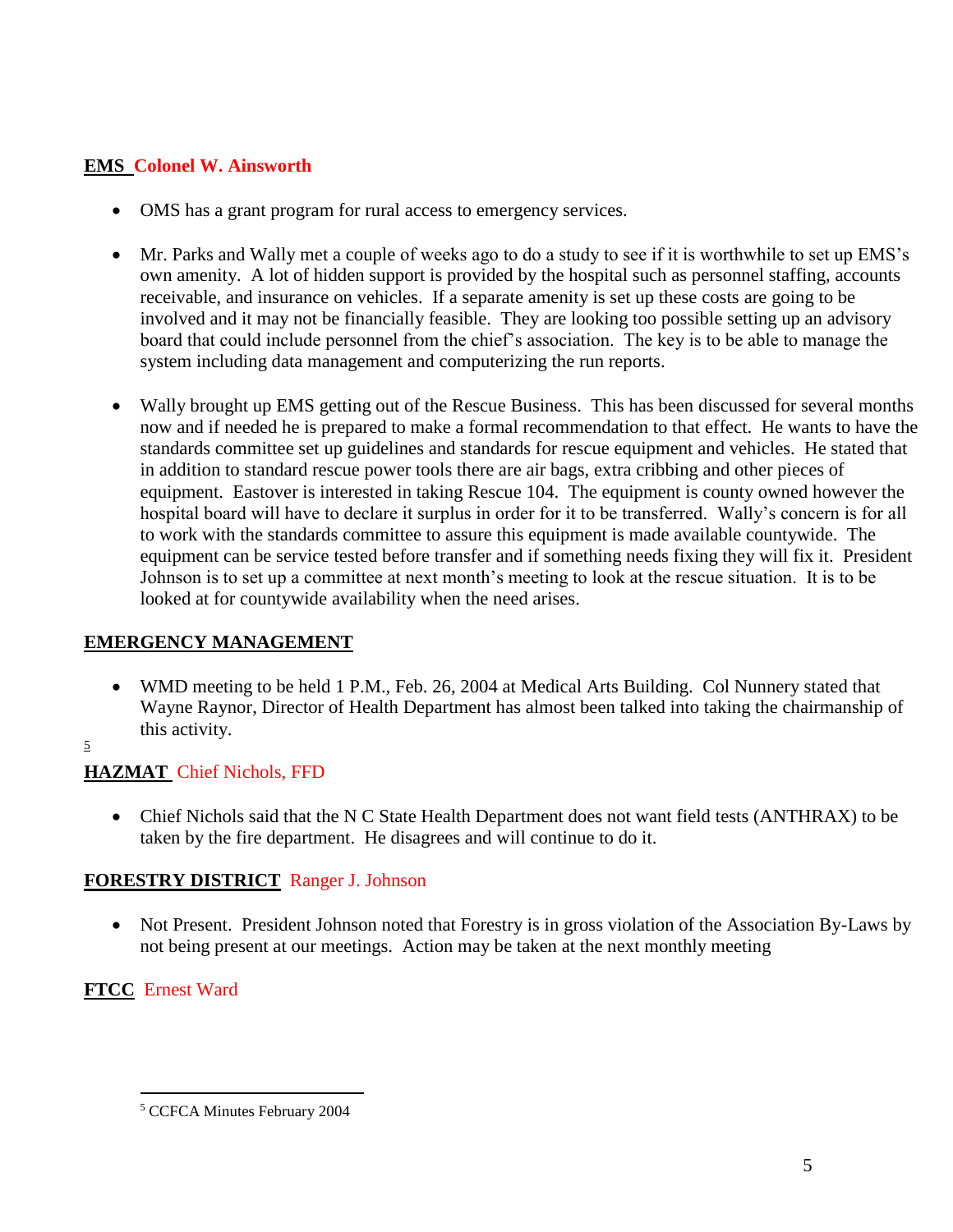Ernest reported that some classes on the upcoming Eastern Emergency Services School to be held at FTCC March 12, 13, & 14 are borderline due to the lack of students signing up. Chiefs are to check for certificates for their stations located on the table up front.

#### **SHERIFF'S OFFICE** Sheriff Butler 6

• No Report

#### **HIGHWAY PATROL**

• Not Present

#### **CHRISTIAN FIREFIGHTERS** Chaplain Casanova:

Chaplin Casanova Questioned how many fire departments have people going to the Chaplain Certification Program? This program is hard to get, if anyone is interested please contact Chaplain Casanova as soon as possible. Chaplain Casanova also informed the membership about Chief Terry Riley who had undergone shoulder surgery. Please keep him and his family in your prayers.

#### **COUNTY COMMISSIONERS** Fire Commissioner Tal Baggett

• Commissioner Baggett reported on the 250<sup>th</sup> Anniversary of Cumberland County to be celebrated on March 26, 27 and 28 around the old courthouse on Gillespie Street. There will be all kinds of activities to include children rides. There is no charge for this activity and he encouraged each station to help in getting this information out. He displayed an 1884 map of Cumberland County that included Hoke County. He provided each station with a poster of the event.

#### **FOR THE GOOD OF THE ASSOCIATION:**

- Chaplin Casanova reminded everyone about the Worship Service to be held on March 14, 2004 at FTCC cafeteria.
- Chief J F Hall reminded that the PL code is supposed to go into effect April 1, 2004. President Johnson wants to postpone the effective date for 60 days because of upcoming annexation. There is no reason for Lake Rim and LaFayette Village to have to install the code for the short period if they are annexed. President Johnson will have this issue brought up at the March meeting.
- President Johnson announced Stoney Point has a pumper, tanker and brush truck for sale. If interested contact him.

 $\overline{a}$ 

<sup>6</sup> CCFCA Minutes February 2004